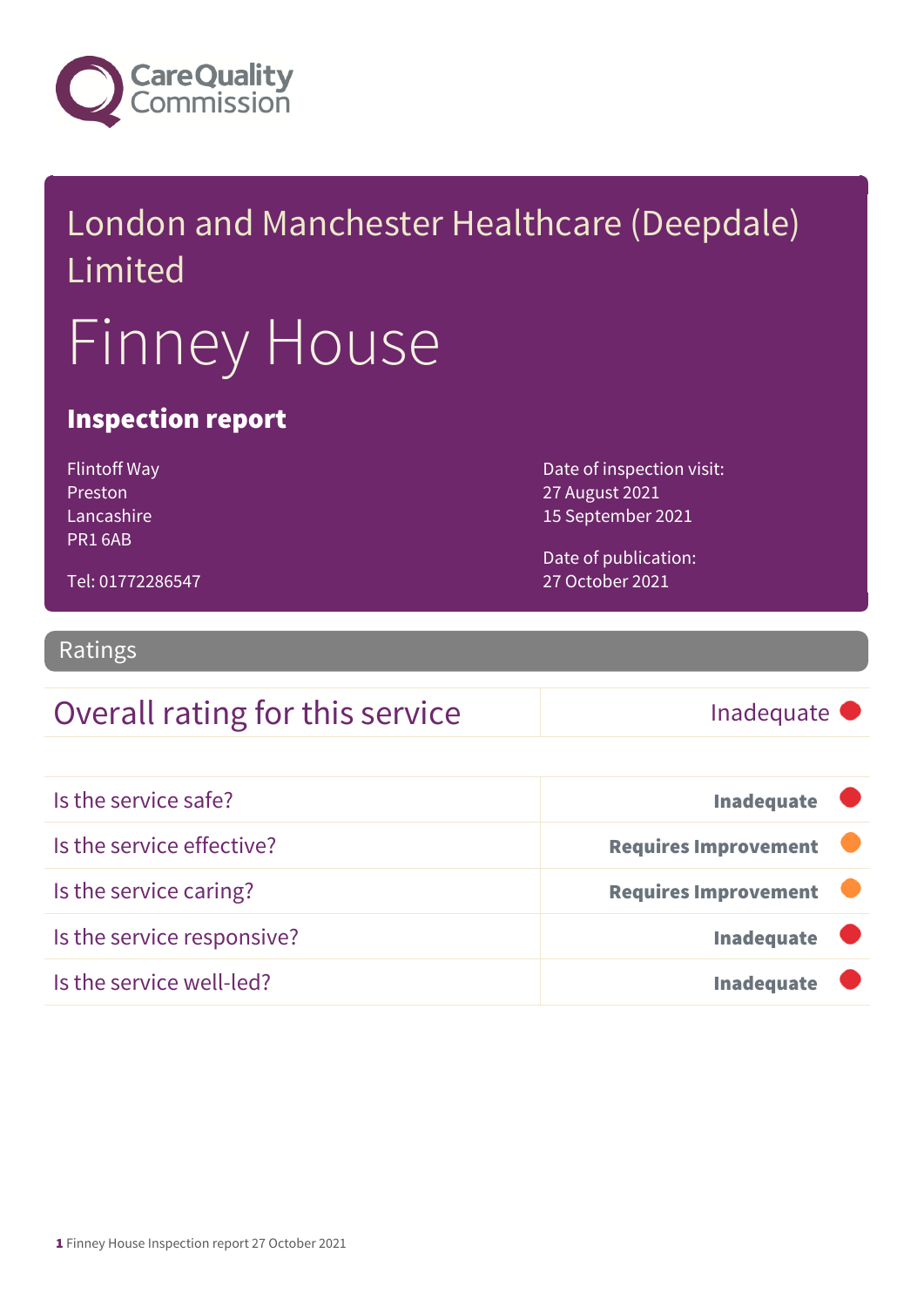### Summary of findings

### Overall summary

#### About the service

Finney House is a nursing home providing accommodation and personal care for up to 96 adults. Finney House accommodates people across four separate units, each of which has separate adapted facilities. Two of the units specialise in providing care for people living with dementia. There were 72 people living at the service at the time of the inspection.

#### People's experience of using this service and what we found

People and their relatives gave us mixed responses in relation to their safety and care approaches at the home. Some relatives felt their relatives were not safe and some felt they received safe care. Our observations and findings showed that people did not always receive safe care and treatment. Safeguarding concerns had not always been shared with relevant authorities. People did not always receive their medicines safely to manage their conditions which led to poor outcomes. Clinical risks to people were not always adequately monitored and records of care and did not accurately guide staff on what actions they were to take. Some people had been exposed to poor experiences and outcomes due to poor risk monitoring. Risks associated to weight loss, pressure care, self-neglect and infections needed to be improved.

The governance systems at the home had not been adequately implemented to protect people from risks and to promote a person-centred approach and the delivery of safe and high-quality care. Audits identified shortfalls but these were not always addressed in a timely manner and repeatedly carried over in some instances. Staff gave mixed responses regarding the culture and management style in the home and there was low morale. There was a lack of robust clinical oversight to ensure the clinical risks were continually monitored to prevent deterioration. There had been a high turnover of managers, however there was a new leadership team which had established community links with local health and social care services.

People were not supported by adequate numbers of suitably qualified staff to reduce risks of harm. People were not always supported by staff who had the right skills and knowledge. Staff did not receive suitable induction and training to meet the specialist needs of people they supported. In some instances, people were not consistently supported to have maximum choice and control of their lives. Staff supported people to have access to health professionals and specialist support however guidance was not always followed to reduce risks to people.

People and their relatives gave mixed feedback regarding their experiences and the caring nature of staff and people's personal hygiene. Relatives told us staff were caring and patient. A significant number of relatives shared concerns that their family members' personal care needs were not met. While we observed caring approaches from staff during the inspection, we received concerns about some of the staff's attitude towards people, we also observed this in some of the records written about people. This did not demonstrate people were always treated with dignity and respect.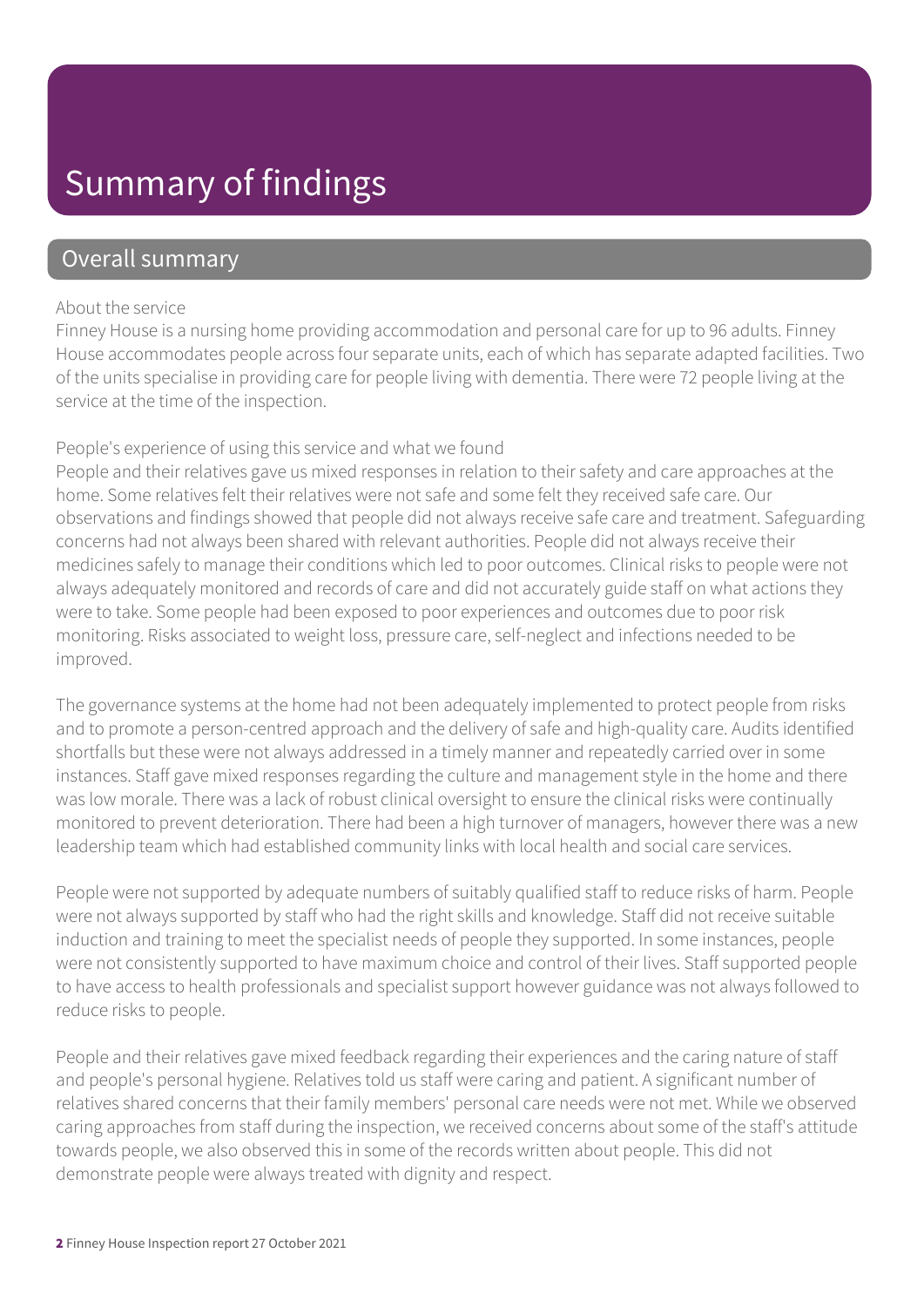People's care records were not always accurate to support the delivery of safe and person- centred care. A significant of records we reviewed did not accurately reflect people's current needs. People were not assured their end of life care needs would be adequately met. We received overwhelming concerns from visiting relatives about the difficulties in accessing the home either by phone or visiting in person especially on weekends.

For more details, please see the full report which is on the Care Quality Commission (CQC) website at www.cqc.org.uk

#### Rating at last inspection

The last rating for this service was requires improvement (published 16 March 2021). The service has deteriorated to inadequate.

#### Why we inspected

The inspection was prompted in part by notification of a specific incident where a person using the service sustained a serious injury. This incident is subject to a criminal investigation. As a result, this inspection did not examine the circumstances of the incident.

The information CQC received about the incident indicated concerns about the management of people's clinical needs, medicines management, moving and handling, staff responses to people's needs and the leadership in the home. A decision was made for us to inspect and examine those risks. This inspection examined those risks.

We have found evidence that the registered provider needs to make improvements. Please see the safe, effective, responsive and well led sections of this report. The registered provider took immediate action to address some of the concerns and improve people's experiences.

We looked at infection prevention and control measures under the safe key question. We look at this in all care home inspections even if no concerns or risks have been identified. This is to provide assurance that the service can respond to coronavirus and other infection outbreaks effectively.

#### Enforcement:

We are mindful of the impact of the COVID-19 pandemic on our regulatory function. This meant we took account of the exceptional circumstances arising as a result of the COVID-19 pandemic when considering what enforcement action was necessary and proportionate to keep people safe as a result of this inspection. We will continue to discharge our regulatory enforcement functions required to keep people safe and to hold register providers to account where it is necessary for us to do so.

We have identified breaches in relation to keeping people safe from preventable harm such as medicines management and clinical risks, safeguarding and responding to changes in people's needs. We also found concerns with records keeping, person- centred and dignity, deploying suitably qualified staff, failure to report incidents and poor governance at this inspection. Full information about CQC's regulatory response to the more serious concerns found during inspections is added to reports after any representations and appeals have been concluded.

#### Follow up

We will meet with the provider following this report being published to discuss how they will make changes to ensure they improve their rating to at least good. We will work with the local authority to monitor progress. We will return to visit as per our re-inspection programme. If we receive any concerning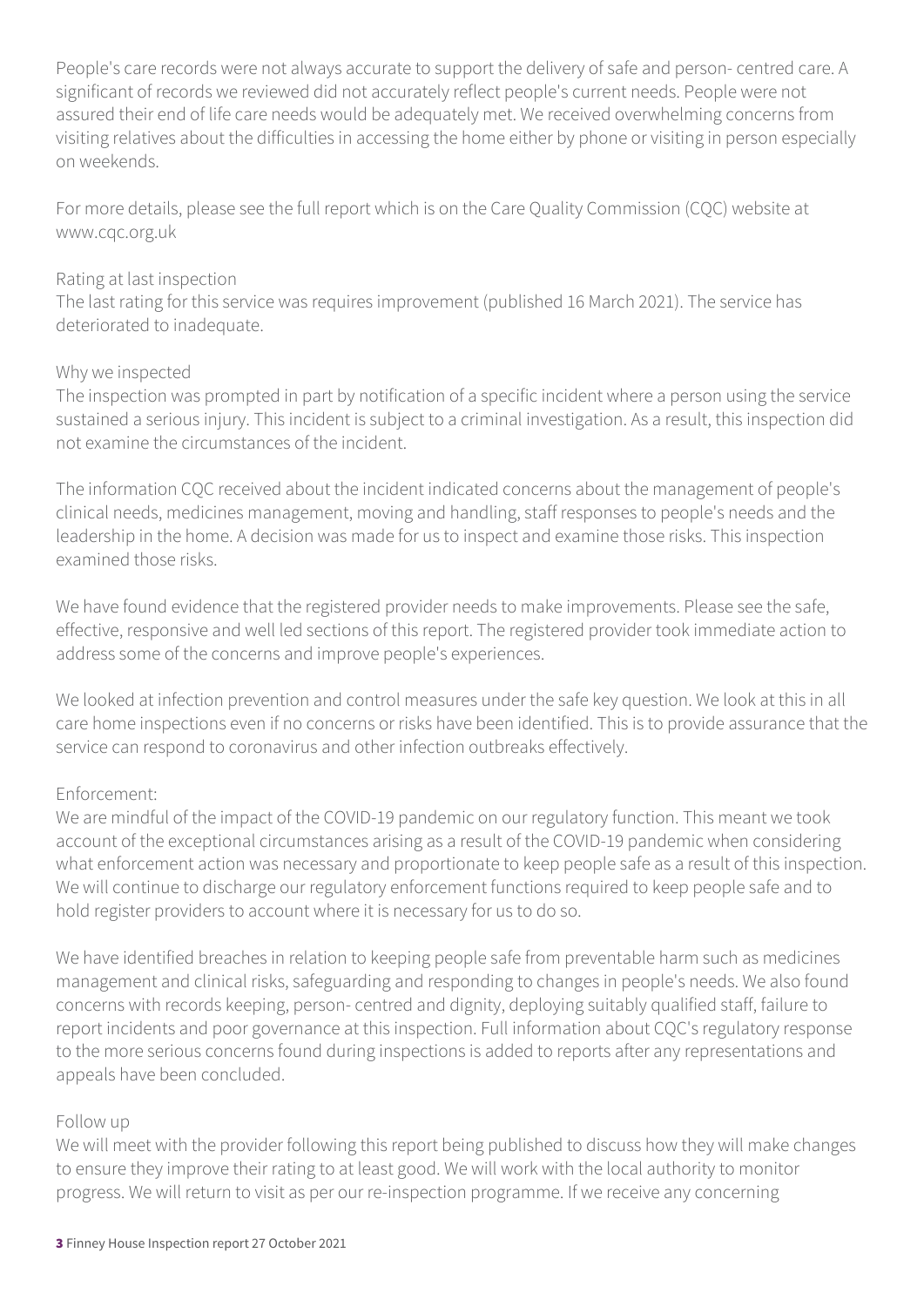information we may inspect sooner.

The overall rating for this service is 'Inadequate' and the service is therefore in 'special measures'. This means we will keep the service under review and, if we do not propose to cancel the registered provider's registration, we will re-inspect within 6 months to check for significant improvements.

If the registered provider has not made enough improvement within this timeframe. And there is still a rating of inadequate for any key question or overall rating, we will take action in line with our enforcement procedures. This will mean we will begin the process of preventing the registered provider from operating this service. This will usually lead to cancellation of their registration or to varying the conditions the registration.

For adult social care services, the maximum time for being in special measures will usually be no more than 12 months. If the service has demonstrated improvements when we inspect it and it is no longer rated as inadequate for any of the five key questions it will no longer be in special measures.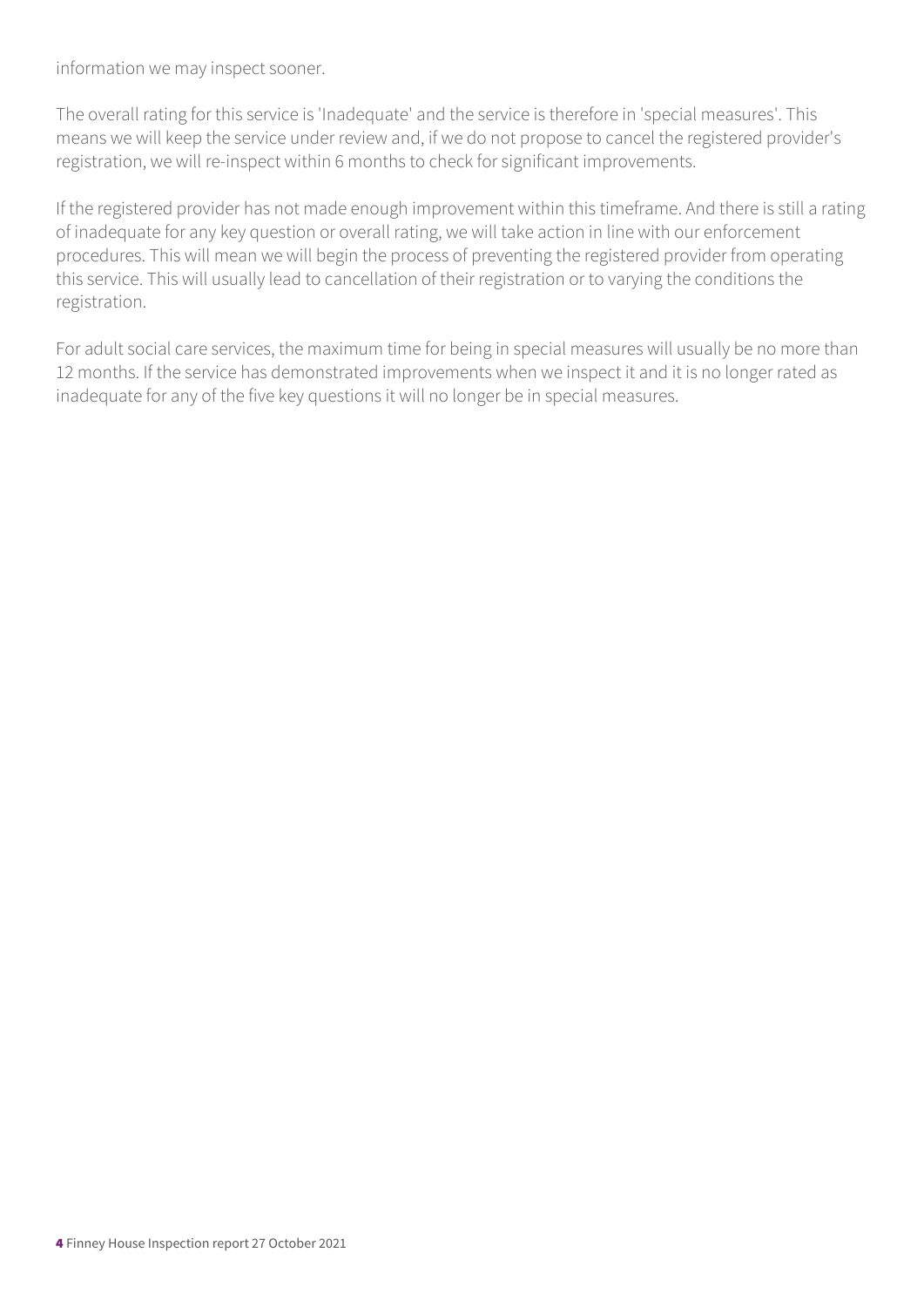### The five questions we ask about services and what we found

We always ask the following five questions of services.

| Is the service safe?                          | <b>Inadequate</b>           |
|-----------------------------------------------|-----------------------------|
| The service was not safe                      |                             |
| Details are in our safe findings below.       |                             |
| Is the service effective?                     | <b>Requires Improvement</b> |
| The service was not always effective.         |                             |
| Details are in our effective findings below.  |                             |
| Is the service caring?                        | <b>Requires Improvement</b> |
| The service was caring.                       |                             |
| Details are in our caring findings below.     |                             |
| Is the service responsive?                    | <b>Inadequate</b>           |
| The service was not responsive.               |                             |
| Details are in our responsive findings below. |                             |
| Is the service well-led?                      | <b>Inadequate</b>           |
| The service was not well-led                  |                             |
| Details are in our well-led findings below.   |                             |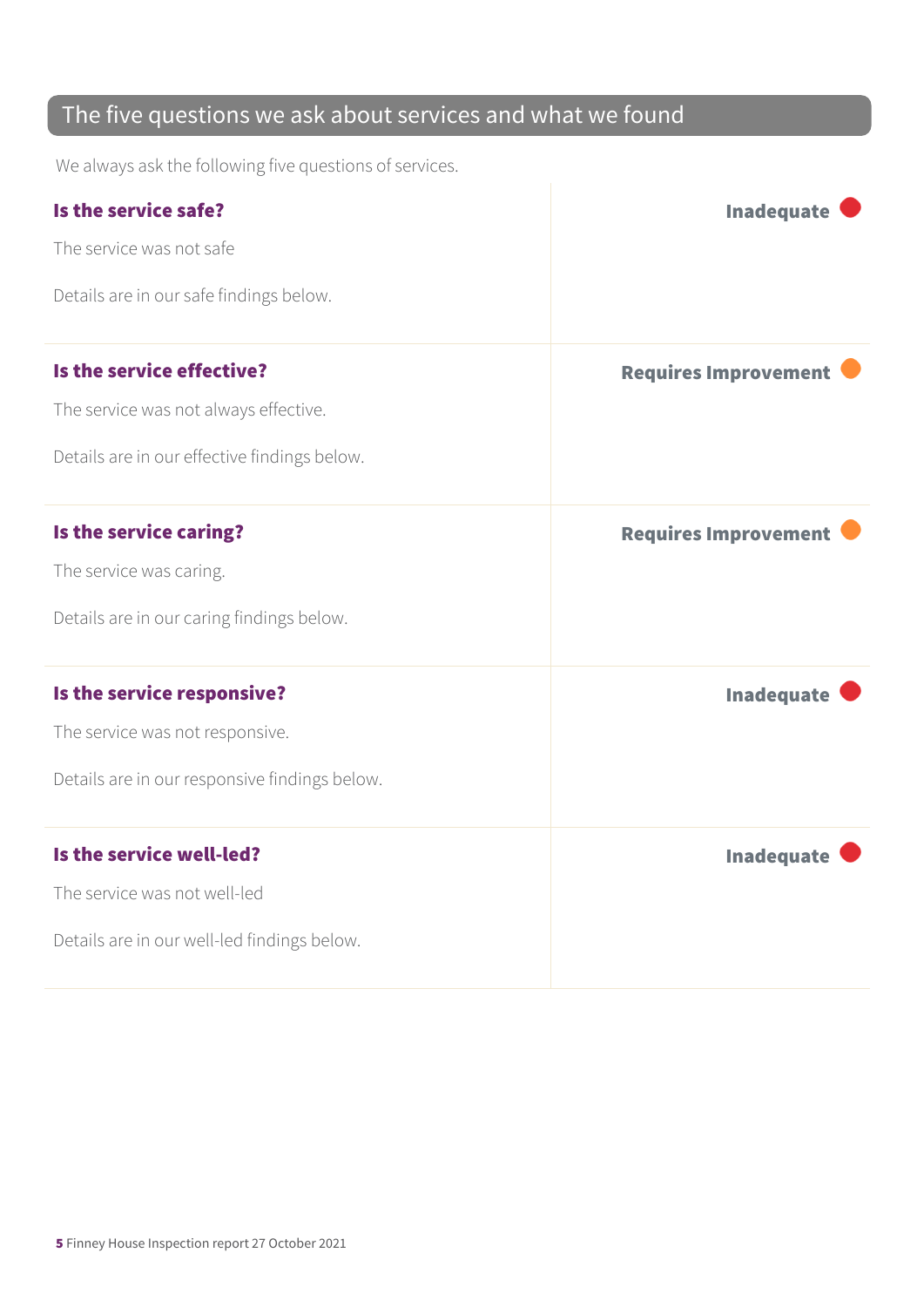

# Finney House Detailed findings

### Background to this inspection

#### The inspection

We carried out this inspection under Section 60 of the Health and Social Care Act 2008 (the Act) as part of our regulatory functions. We checked whether the registered provider was meeting the legal requirements and regulations associated with the Act. We looked at the overall quality of the service and provided a rating for the service under the Care Act 2014.

As part of this inspection we looked at the infection control and prevention measures in place. This was conducted so we can understand the preparedness of the service in preventing or managing an infection outbreak, and to identify good practice we can share with other services.

#### Inspection team

Five inspectors, a pharmacy specialist and two Expert by Experience carried out the inspection. Two inspectors and a pharmacy specialist visited the home on day one and two inspectors visited on day two. Two of the inspectors and the two Expert by Experience supported the inspection remotely by making phone calls to staff and relatives. An Expert by Experience is a person who has personal experience of using or caring for someone who uses this type of care service.

#### Service and service type

Finney House is a 'care home'. People in care homes receive accommodation and nursing or personal care as a single package under one contractual agreement. The CQC regulates both the premises and the care provided, and both were looked at during this inspection.

The service had a manager registered with CQC. However, they were not present at the inspection. This means that they and the registered provider was legally responsible for how the service is run and for the quality and safety of the care provided.

Notice of inspection This inspection was unannounced.

What we did before the inspection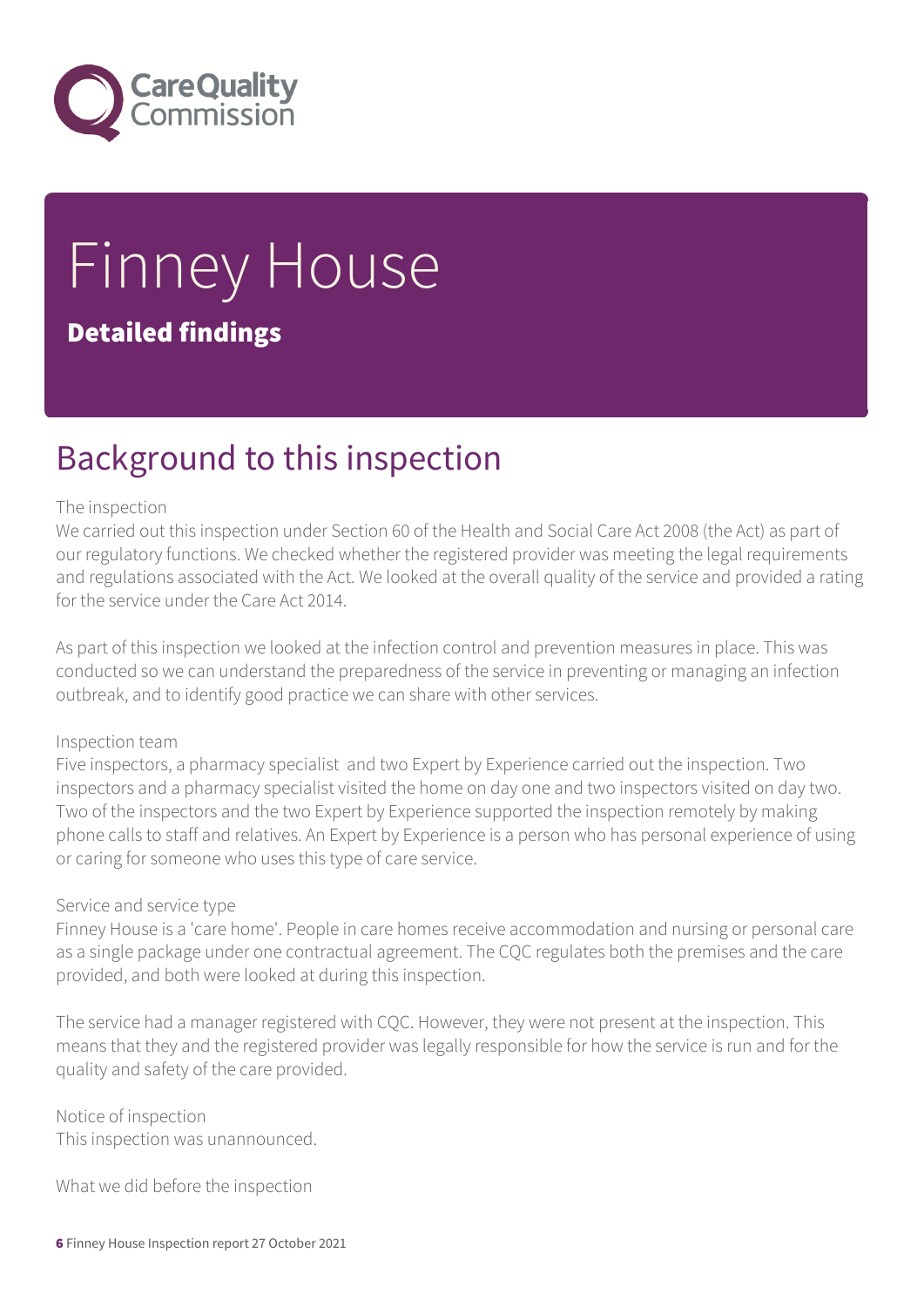We reviewed information we had received about the service, including information from the registered provider about important events that had taken place at the service, which they are required to send us. We sought feedback from the local authority. The registered provider was not asked to complete a registered provider information return prior to this inspection. This is information we require providers to send us to give some key information about the service, what the service does well and improvements they plan to make. We took this into account when we inspected the service and made the judgements in this report.

#### During the inspection

We spoke with five people who lived at the home about their experiences of the care provided. We spoke with nine members of staff including the deputy manager, a quality director, the regional manager, maintenance person and two unit managers on the inspection. We spoke with 15 care staff and 22 relatives over the phone. We also spoke to the nominated individual for the service. The nominated individual is responsible for supervising the management of the service on behalf of the registered provider. We reviewed a range of records. This included 13 people's care records, multiple medication records, accident and incident records, two staff recruitment records and we looked at a variety of records relating to the management of the service.

#### After the inspection

We continued to seek clarification from the manager and the nominated individual to validate evidence found. We looked at training data and quality assurance records and sought feedback from health and social care professionals.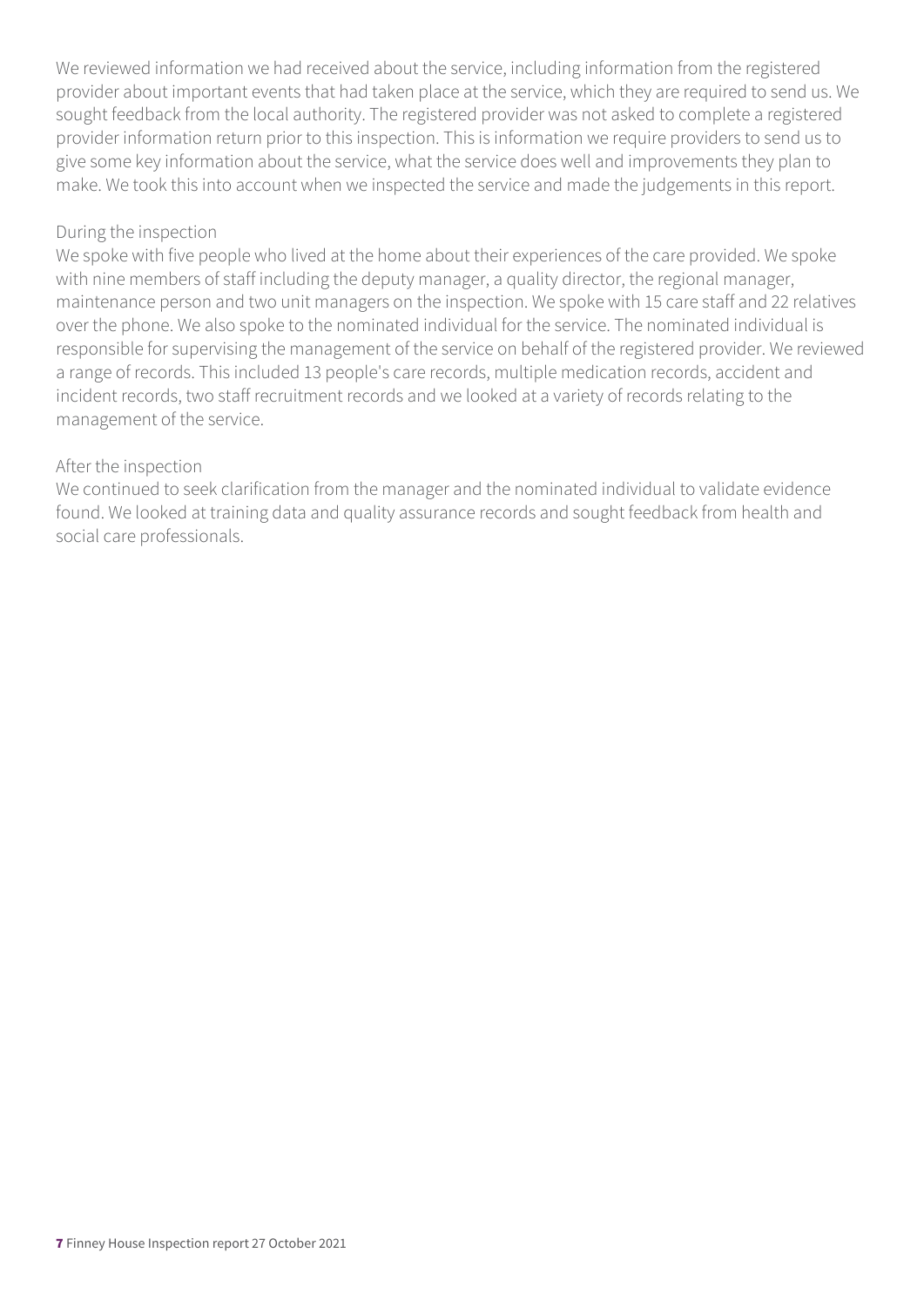### Is the service safe?

## Our findings

Safe – this means we looked for evidence that people were protected from abuse and avoidable harm.

At the last inspection this key question was rated as requires improvement. At this inspection this key question has now deteriorated to inadequate. This meant people were not safe and were at risk of avoidable harm.

Using medicines safely

At the last inspection, the provider failed to ensure people's medicines were consistently managed in a safe way. This was a breach of regulation 12 (Safe care and treatment) of the Health and Social Care Act 2008 (Regulated Activities) Regulations 2014.

Not enough improvement had been made at this inspection and the provider remained in breach of regulation 12.

● Medicines were not always administered safely or as prescribed. People were exposed to risks of harm and poor outcomes because staff did not always follow safe and best practices in medicine management, storage and administration. Before the inspection, we had received allegations of neglect in respect of medicines management in the home. This included an incident of a person receiving double doses of medicines, not giving medicines as prescribed, people running out and going for periods of time without their medicines and/or missed medicines. We could not be sure that all people were protected from the risk of overdosing from medicines.

● We saw an error of a double dose of medicines being given to a person which then led to a hospital admission. We asked for action taken by the provider and the manager assured us the staff member received further training before resuming the administration of medicines. Staff did not always record when time specific medicines were administered, where a record was made, we saw that the required four-hour gap between paracetamol doses had not been observed.

● Medicines stock management was not robust which led to people missing their medicines and resulting in a deterioration of their conditions. Records we reviewed showed four instances where people had not been given their medicines for up to five days because medicines were either not in stock, misplaced or not identified as not supplied when people were admitted into the home or when new medicines were delivered. These were reported to the local safeguarding authority and we asked the provider to review their processes for checking medicines and asked for assurances that people had adequate stocks of medicines throughout the inspection.

● The provider had failed to ensure that staff responsible for administering medicines were competent to do so. One staff member had not been adequately trained to administer medicines safely in line with best practice and the providers own policy. This staff member was also responsible for supervising non-qualified staff who administered medicines. We could not be assured they would adequately support other staff and asked the provider to take immediate action to ensure a trained member of staff was responsible for medicines going forward.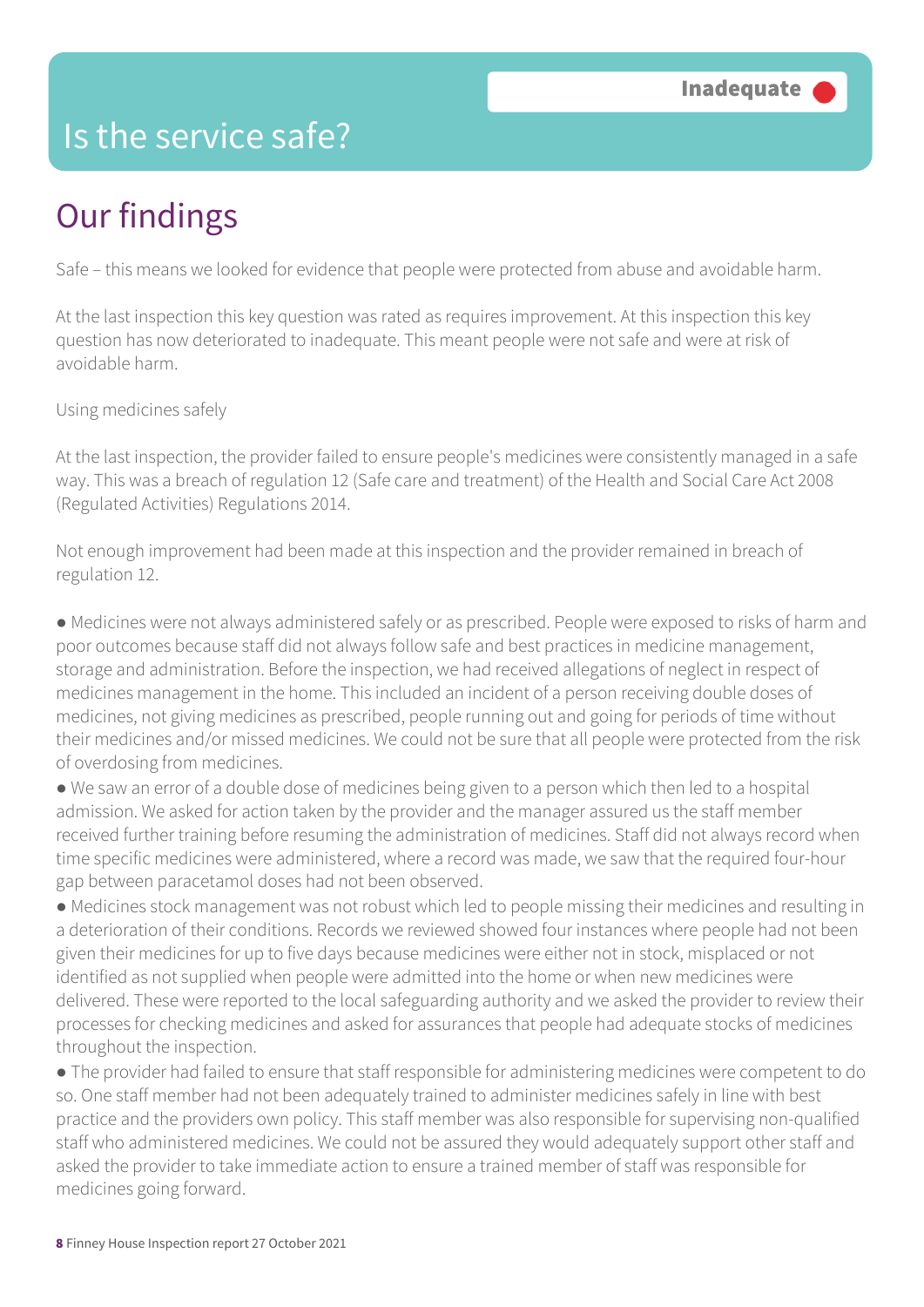● Records for medicines were not always accurate or sufficiently detailed enough for staff to administer medicines safely. This included missing details of people's allergy status and photographs and handwritten records with no evidence who had written them and whether they had been checked for accuracy of prescriptions directions.

● As and when required medicines were poorly managed. Guides for staff to administer medicines when required was not always available. One person had an emergency rescue medicine and all staff responsible for medicines administration told us they were not confident what to do if needed. We asked for urgent action and staff were provided guidance on the use of this medicine.

● Records for covert medicines were incomplete and inaccurate with some stating people were on covert medicines when they were not and where required not all covert medicines were listed on covert authorisations.

● People who consistently refused medicines or had a known history of not accepting their medicines as prescribed were not always supported in an adequate or timely way.

We found evidence that people's welfare had been affected by unsafe medicines administration and management practices, systems were either not in place or robust enough to support safe medicines management. This placed people at risk of harm. This was a continued breach of regulation 12 (Safe care and treatment) of the Health and Social Care Act 2008 (Regulated Activities) Regulations 2014.

Assessing risk, safety monitoring and management; Learning lessons when things go wrong.

At our last inspection the provider had failed to robustly assess the risks relating to the health safety and welfare of people. This was a breach of regulation 12 (Safe Care and Treatment) of the Health and Social Care Act 2008 (Regulated Activities) Regulations 2014.

Not enough improvement had been made at this inspection and the provider was still in breach of regulation 12.

- People were not adequately protected from the risk of harm because arrangements for monitoring and reviewing risks were not robust.
- Risks to people were not well managed. Actions required to reduce risk to people had not always been carried out despite risk assessments being in place for areas such as falls, nutrition risk and wound care.

● Clinical monitoring was not always in place to check actions were being taken and to monitor if further intervention was needed. For example, a person was admitted from hospital requiring clinical monitoring on their skin condition and escalation to specialists in the event of deterioration. This was not followed when the person's condition deteriorated resulting in harm.

● Risk management plans were not followed. For example, two people who had been assessed as requiring weekly weight monitoring to monitor deterioration did not always get weighed as planned and care records linked to nutrition and skin care were inaccurate. In addition, we found one person had been exposed to risk because of staff had failed to ensure there was a catheter in stock when required, this resulted in the person experiencing pain and urinary retention, subsequently requiring to be admitted in hospital.

● Incidents were not always analysed, and reports were not always completed to show what actions had been taken to reduce the incident from happening again.

● The provider had not ensured that staff had completed training on the use of fire equipment and training in relation to fire marshals. People had personal emergency evacuation plans which ensured, in case of a fire, staff had guidance on how to support people out of the building. However, not all staff were aware of these plans. The provider responded during and after the inspection and informed us they were aware of some of the shortfalls and were working to resolve them.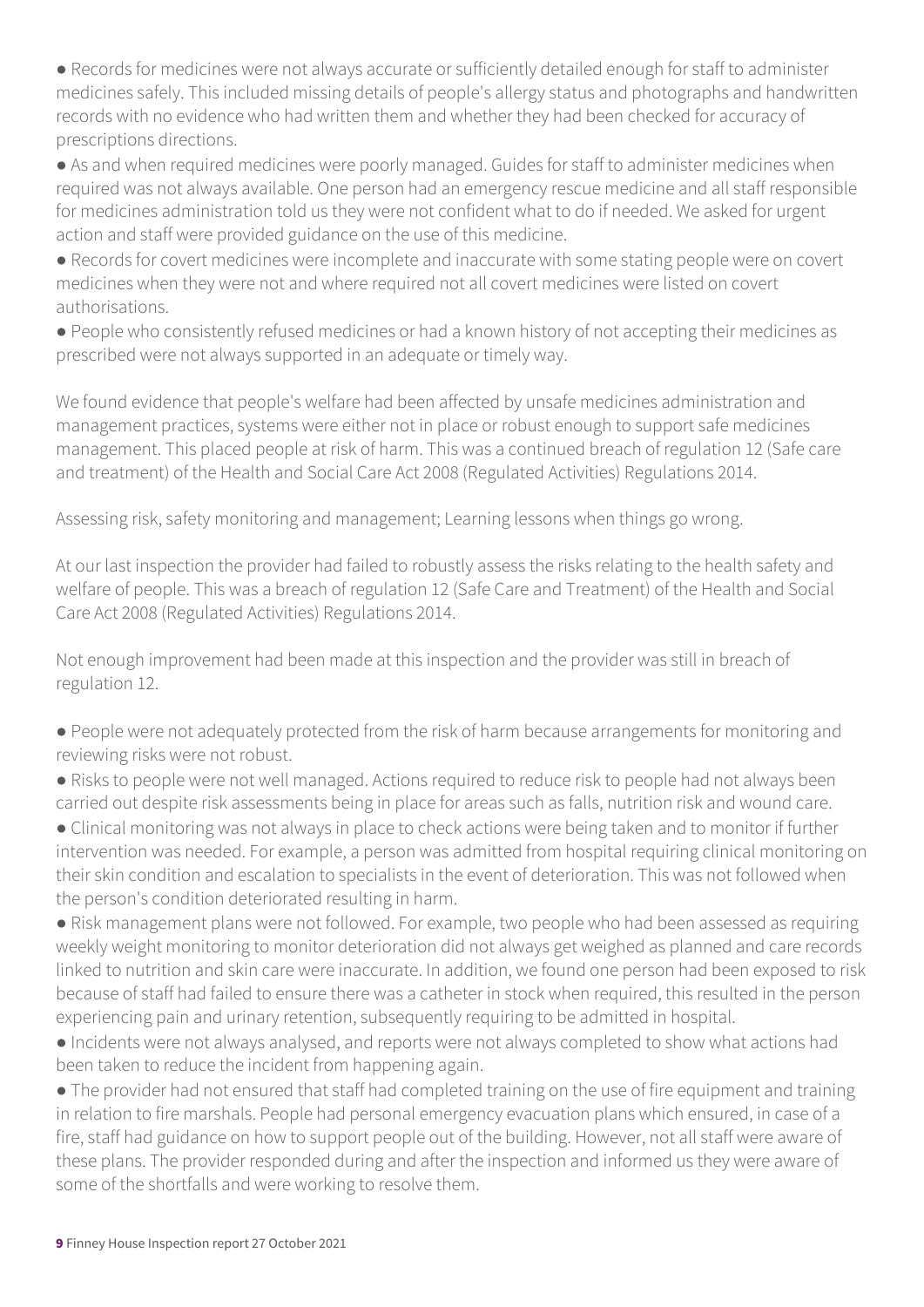We found evidence that people had been exposed to harm and systems were either not in place or robust enough to demonstrate safety was effectively managed. This placed people at risk of harm. This was a continued breach of regulation 12 (Safe Care and Treatment) of the Health and Social Care Act 2008 (Regulated Activities) Regulations 2014.

• The premises and equipment had been maintained to protect people from risks.

Systems and processes to safeguard people from the risk of abuse

At the last inspection, the provider had failed to ensure service users were consistently protected from potential abuse, harm and improper treatment. This was a breach of regulation 13 (Safeguarding service users from abuse and improper treatment) of the Health and Social Care Act 2008 (Regulated Activities) Regulations 2014.

Not enough improvement had been made at this inspection and the provider remained in breach of regulation 13

● Systems and processes for safeguarding people from risks of abuse had not been effectively implemented to ensure regulations and local safeguarding protocols were followed. While some safeguarding incidents had been reported, we found a significant number of repeated falls, and missed medications that had not been reported to the local safeguarding authority in line with local protocols.

● People did not always receive care in a timely way. Our review of call bell waiting times showed on occasions waiting times for a few people on one floor and in particular one person more than others was more than an hour. One person informed us this had resulted in them not having their toileting needs met in time. Eight out of 15 staff told us they were times when staff deployment in parts of the home did not ensure they could provide care in a timely manner to meet people's needs. Records in the home confirmed unwitnessed incidents had occurred. Comments included; "A lot of incidents have happened because we are not able to respond to people in time" and, "It is such a busy day and people are at risk of harm because we don't have time to support people."

● There was a lack of awareness by staff and management on what actions to take where a person was at risk of self-neglecting. We found an instance where a person had been refusing care leading to self-neglect of their health needs. The provider had sought the intervention of a GP, however this had not been identified as a safeguarding concern and shared with relevant authorities in order to follow national and local guidance. We raised a safeguarding with the local authority and asked for an immediate review of the person's care by the GP and other professionals.

There was a failure to report safeguarding concerns to authorities and protect people from inappropriate treatment. This was a continued breach of Regulation 13 (Safeguarding people from abuse and improper treatment) of the Health and Social Care Act 2008 (Regulated Activities) Regulations 2014.

#### Staffing and recruitment

● We received mixed responses from relatives regarding the staffing levels in the home. 11 out of 20 relatives and one person who used the service told us staffing levels were not always enough to keep people safe. However, five relatives informed us they felt there were adequate numbers of staff. Comments from relatives included; "I have only been able to visit twice and there seem to be quite a few around", "It is impossible to get through on the telephone and it is distressing. There are never enough staff about and you don't see the same faces, massive staff turnover. Weekends you cannot speak to anyone as no one is on reception."

• Similarly, we received mixed responses from staff regarding the staffing levels. Seven staff told us the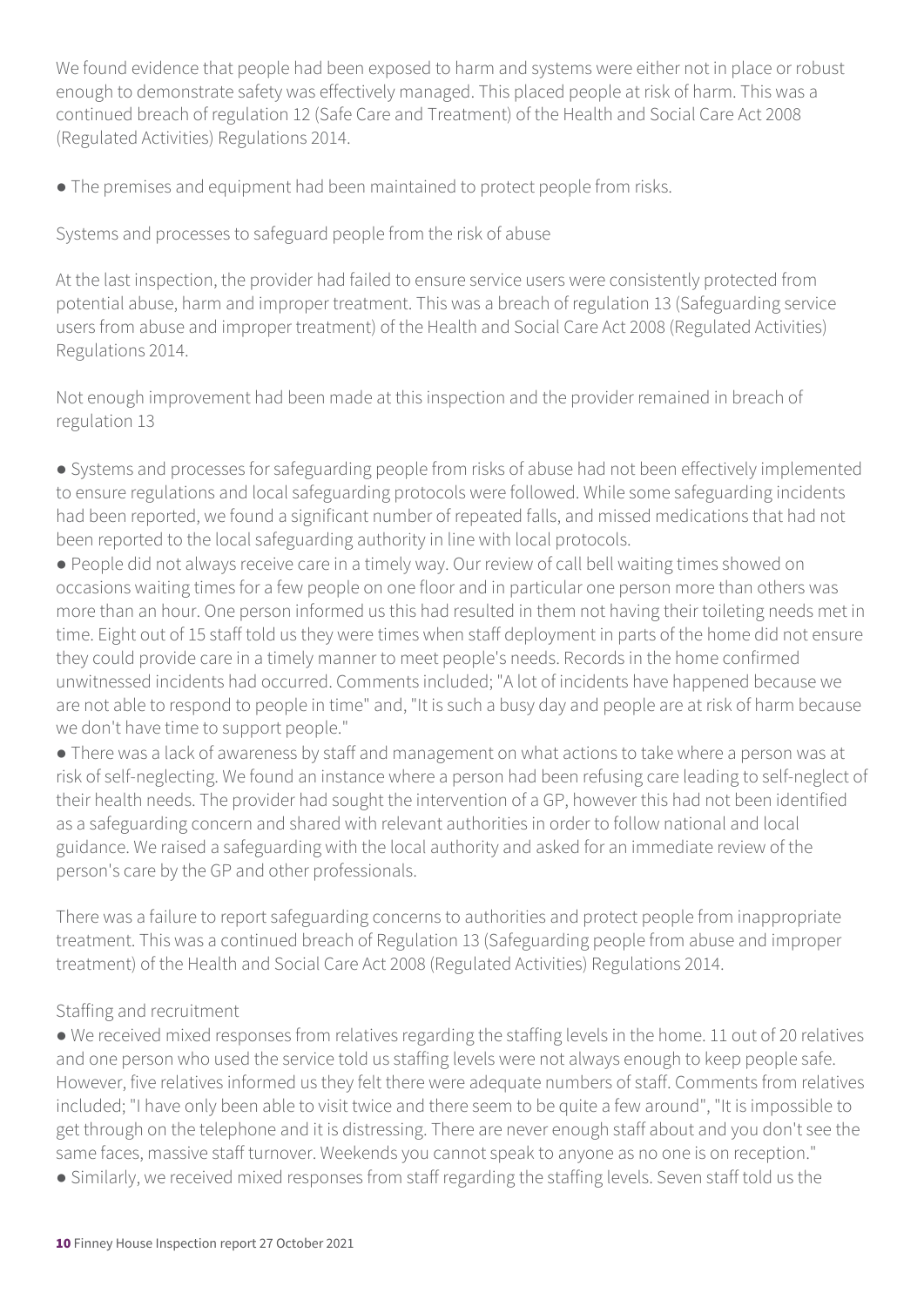home had adequate numbers of staff. Eight out of 15 staff told us they were times when staff deployment in parts of the home did not ensure they could provide care in a timely manner to meet people's needs. Records in the home confirmed unwitnessed incidents had occurred. Comments included, "Staffing levels on the nursing unit feels alright, and do not generally present a problem.", "A lot of incidents have happened because we are not able to respond to people in time." And, "The main challenge is that we do not have the staff or the regular staff to ensure we can support each other and people when there are new changes." We shared the concerns, feedback from people and staff with the nominated individual and the registered provider's representatives.

●The provider had a system for determining people's needs and staff numbers including duty rotas however we found the dependency assessments were not always accurate to support the correct deployment of staff.

We found evidence that people's experiences had been affected as a result of deployment of staff in parts of the home. This placed people at risk of harm. There was a failure to deploy adequate numbers of suitably qualified staff. This was a breach of regulation 18 (Staffing) of the Health and Social Care Act 2008 (Regulated Activities) Regulations 2014.

● The provider and the registered manager followed safe staff recruitment procedures. All the necessary background checks were carried out. This ensured only suitable staff were employed to support people. ●The provider used positive incentives to recruit and retain staff and reduce the use of agency staff. On the second day of our inspection we found there were adequate numbers of staff deployed where required agency staff had been brought in to cover absence and sickness. The home felt calm and pleasant.

Preventing and controlling infection

- The registered provider had systems to protect people, staff and visitors against the risk of infection. However, improvements were required to ensure that the systems were robust and adequately followed by staff to protect people.
- We received mixed comments from visiting relatives on cleanliness at the service, some told us the premises were unclean. We observed parts of the home to be unclean on our first visit.
- We observed staff not wearing their face masks as recommended and the home was unclean on the first day of our visit. This had improved on our return. There was adequate signage to inform people about the risks of infection, social distancing and hand hygiene.
- Arrangements were in place for testing visitors and staff and new admission into the home.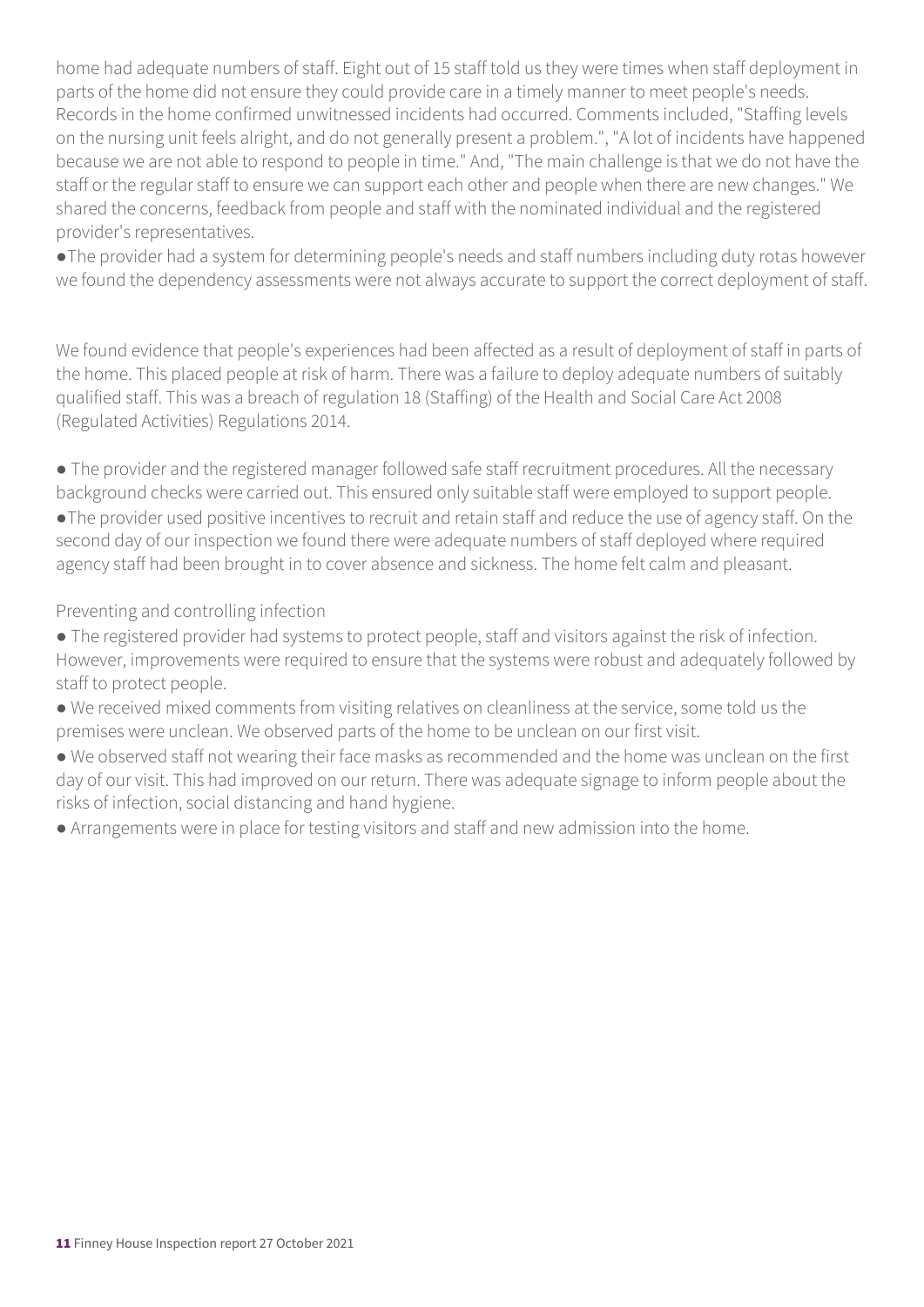### Is the service effective?

### Our findings

Effective – this means we looked for evidence that people's care, treatment and support achieved good outcomes and promoted a good quality of life, based on best available evidence.

At the last inspection in February 2021 we did not inspect this question, this key question was last rated as good in August 2019. This key question has deteriorated to requires improvement. This meant the effectiveness of people's care, treatment and support did not always achieve good outcomes or was inconsistent.

Staff support: induction, training, skills and experience

- The provider had not adequately supported staff with training and supervision to ensure they had the relevant knowledge and skills to care for people .
- Staff had not always completed training that was essential for the role and relevant to the needs of people in the home. This included areas such as, person centred care, oral hygiene, pressure care, falls awareness, dignity in care, swallowing/choking awareness and nutritional awareness. We identified a significant number of people in the home were at risk of malnutrition and 15 lived with diabetes. While some of the training was impacted by COVID-19, we expected the provider to have provided or facilitated training in other areas using alternative methods such as e-learning in line with national guidance.
- The registered provider's system for inducting staff at the beginning of their employment had not been effectively implemented.
- Staff did not always receive supervision in-line with the provider's policy. Comments from staff included, "I have not had supervision in the last year." And; "I have had supervision but only when you have done something wrong or when something else needs doing, the managers are very good at doing that."

There was a failure to ensure that all staff had received appropriate support and training to enable them to carry out the duties. This was a breach of regulation 18 Staffing of the Health and Social Care Act 2008 (Regulated Activities) Regulations 2014.

● The provider started to take some action during the inspection to review the learning needs of their staff.

Supporting people to eat and drink enough to maintain a balanced diet

- The provider needed to improve the practices for supporting people with their eating and drinking. This was because people's nutritional records did not always reflect the care and support they were receiving with their diet.
- We observed people receiving support with their eating and drinking and being offered choice and alternatives. The atmosphere was pleasant, and meals were appetising.

Assessing people's needs and choices; delivering care in line with standards, guidance and the law; Supporting people to live healthier lives, access healthcare services and support; Staff working with other agencies to provide consistent, effective, timely care

● People's needs and choices were assessed and reviewed and requests had been made for external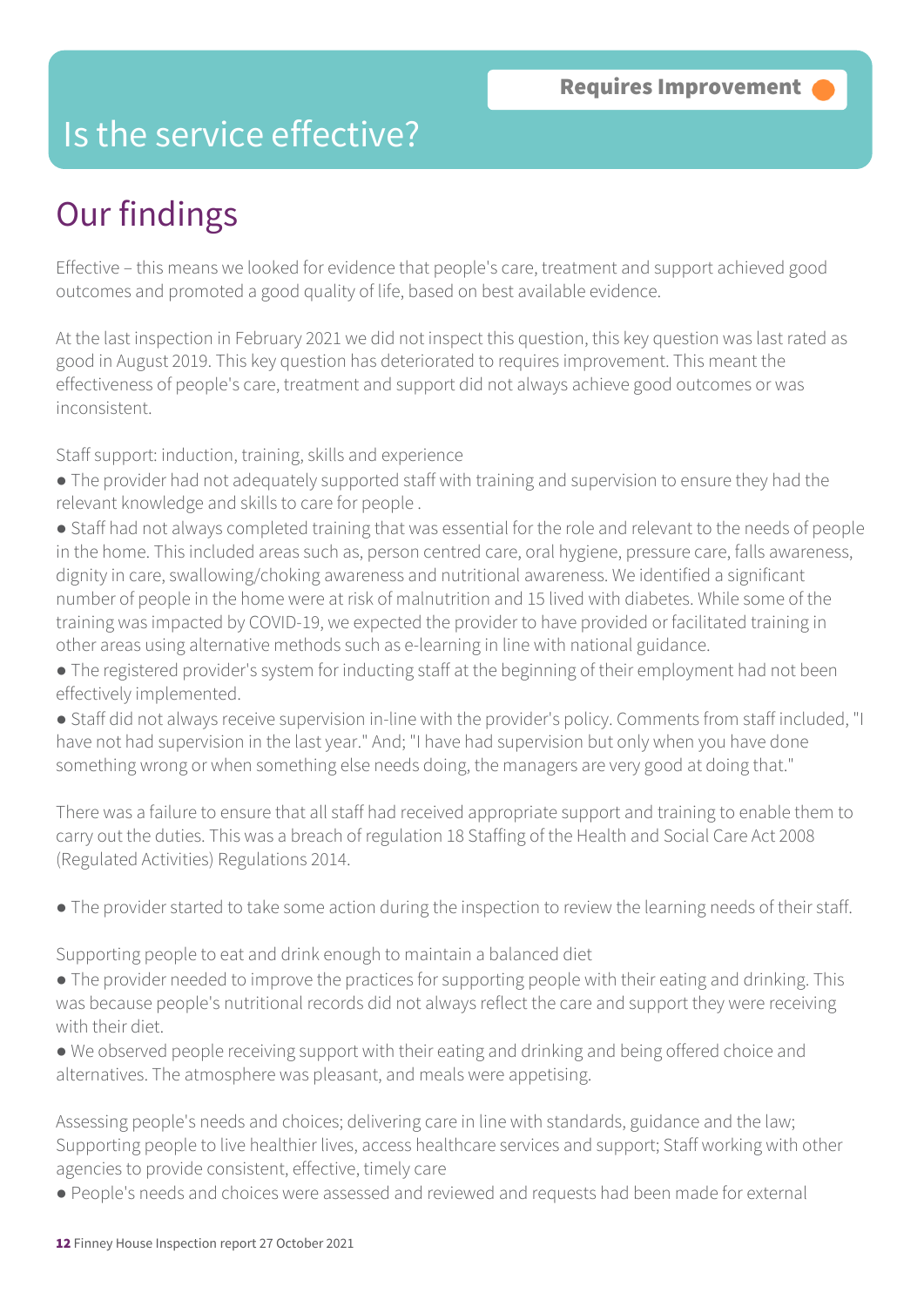specialist professionals such as dieticians and mental health services to support where required. Improvements were required to ensure the actions set out to meet the assessed needs were followed and reviews arranged in a timely way. This included where people were refusing their medicines or care interventions.

● Practices in the service did not always follow best practice guidance. This included guidance on medicines management, nutrition, diabetes and staff training and supervision.

● Arrangements for supporting people with their oral hygiene were not effective. We found two people who were receiving end of life care did not have oral hygiene care plans and staff had not received training in this area. The registered provider took action and started to address this during the inspection.

Ensuring consent to care and treatment in line with law and guidance

The Mental Capacity Act 2005 (MCA) provides a legal framework for making particular decisions on behalf of people who may lack the mental capacity to do so for themselves. The Act requires that, as far as possible, people make their own decisions and are helped to do so when needed. When they lack mental capacity to take particular decisions, any made on their behalf must be in their best interests and as least restrictive as possible.

People can only be deprived of their liberty to receive care and treatment with appropriate legal authority. In care homes, and some hospitals, this is usually through MCA application procedures called the Deprivation of Liberty Safeguards (DoLS). At the time of our inspection all people living at the home were subject restriction under DoLS.

We checked whether the service was working within the principles of the MCA, and whether any conditions on authorisations to deprive a person of their liberty had the appropriate legal authority and were being met.

● Staff were working within the principles of the MCA. Some staff had received MCA training and understood they could not deprive a person of their liberty unless it was legally authorised.

● The registered manager had made appropriate applications to the local authority for DoLS assessments. We discussed with the management and staff the need to ensure restrictions such as wheelchair lapbelts were included in authorisations.

• Staff sought people's consent and gave them choice.

Adapting service, design, decoration to meet people's needs

- People's individual needs were met by the adaptation, design and decoration of premises. Access to the building was suitable for people with reduced mobility and wheelchairs.
- There were adequate spaces for people to spend their time on their own or to share with others.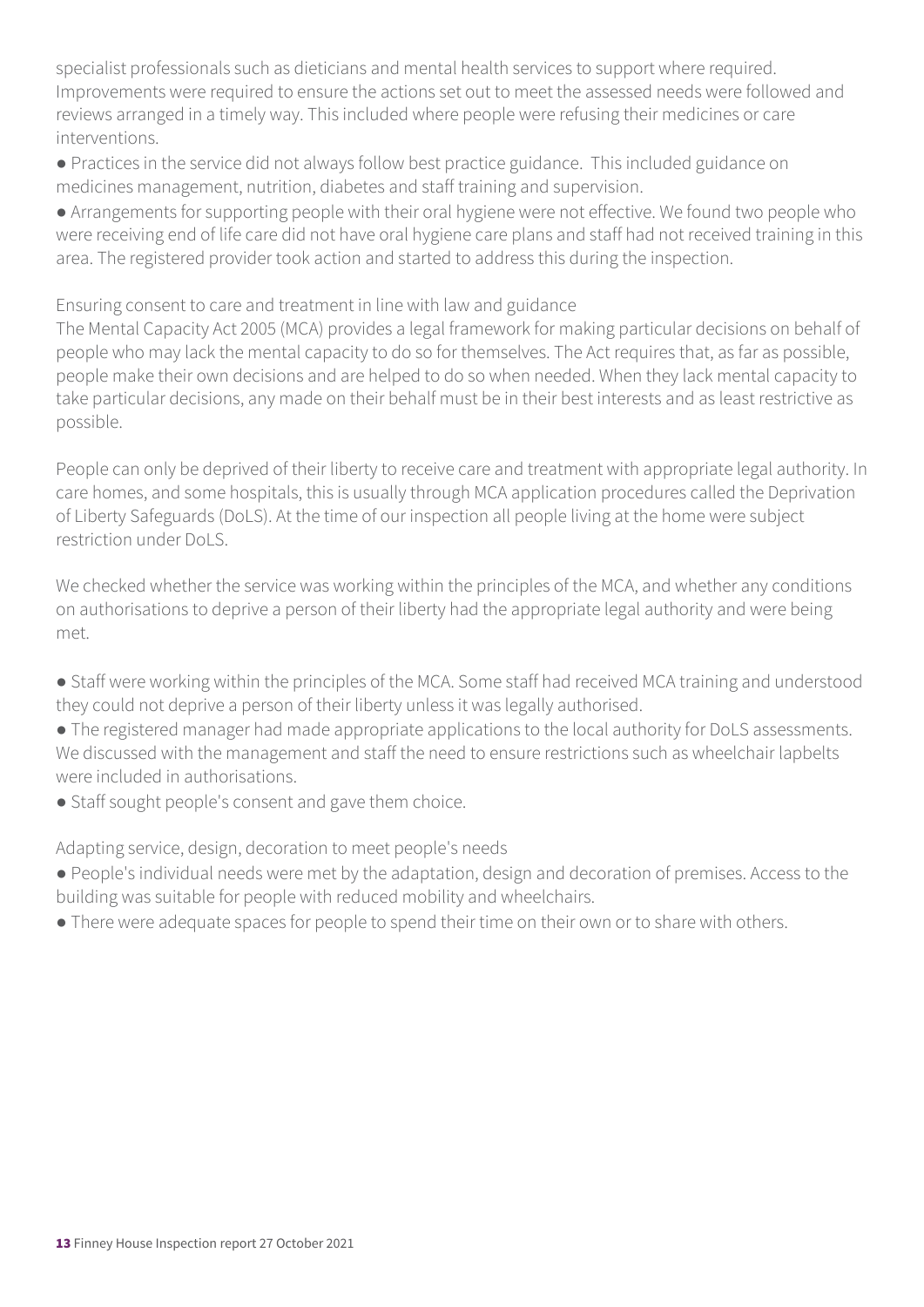### Is the service caring?

### Our findings

Caring – this means we looked for evidence that the service involved people and treated them with compassion, kindness, dignity and respect.

At the last inspection in February 2021 we did not inspect this question, this key question was rated as good in August 2019. This key question has deteriorated to requires improvement.

Ensuring people are well treated and supported; respecting equality and diversity; Supporting people to express their views and be involved in making decisions about their care; Respecting and promoting people's privacy, dignity and independence

● People's relatives gave mixed responses in relation to the caring nature of staff and whether staff treated people with dignity and respect. While some gave positive feedback and were complimentary about the caring nature of the staff team, some raised concerns about staff attitude and felt some staff were not caring. Comments from people included; "They try to maintain dignity, with closed doors and towels", "Sometimes when I visit [relative] looks as if they haven't been cared for, he needs the barber, sometimes not shaved, this takes away a man's dignity."

● We received a significant number of comments from relatives regarding poor personal hygiene. Eight of the 22 relatives stated they found family member with long and dirty nails with faeces. Comments included; "My [relative] is no longer cared for as well as we would like, sleepy dust in her eyes, unwashed hair, poo under her fingernails, inappropriate clothing for certain days."

We found evidence that people had been exposed to poor care experiences and systems were either not in place or robust enough to promote dignity and choice. This was a breach of regulation 10 of the Health and Social Care Act 2008 (Regulated Activities) Regulations 2014- (Dignity and respect).

● Care records did not always refer to people in respectful ways or demonstrate patience and empathy. Some records showed staff questioning a person's care preferences and for directing their care. Staff had not completed training such as person-centred care and dignity and respect. These practices did not demonstrate people's human rights and diverse needs were always upheld.

We found evidence that people had experienced poor care outcomes and systems were either not in place or robust enough to promote person centred care. This was a breach of regulation 9 of the Health and Social Care Act 2008 (Regulated Activities) Regulations 2014- (Person-centred Care).

● We shared the concerns above with the management at the home and they took immediate action to identify and remove some of the care staff involved in the alleged poor practices and would review their staff training.

● People told us they were consulted about care and decisions for their wellbeing and support they required. However, two relatives told us information regarding hospital admissions was not always shared with them at the time of the event.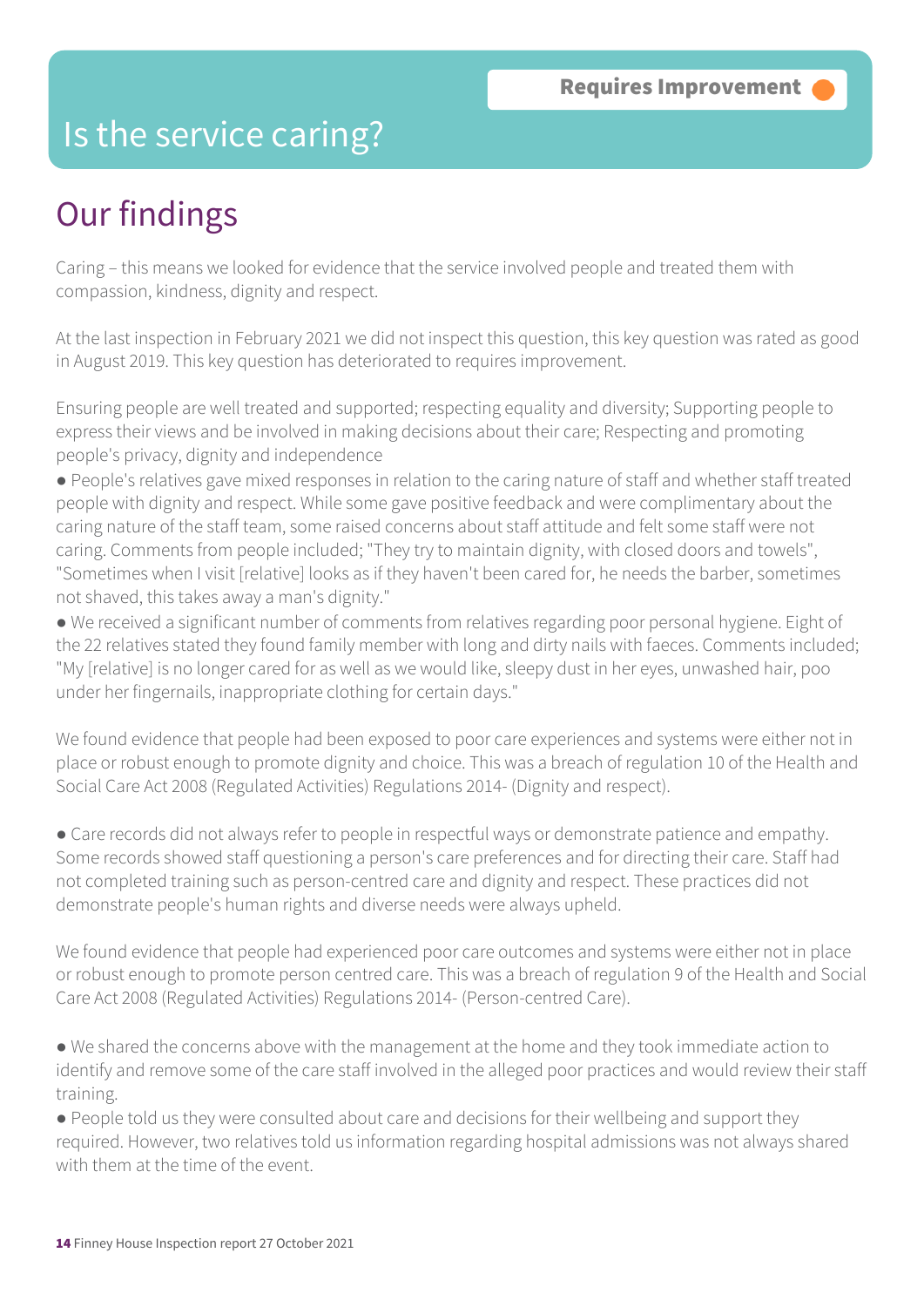### Is the service responsive?

## Our findings

Responsive – this means we looked for evidence that services met people's needs.

At the last inspection in February 2021 we did not inspect this question, this key question was last rated as good in August 2019. This key question has deteriorated to requires improvement. This meant people's needs were not always met.

Planning personalised care to meet people's needs, preferences, interests and give them choice and control; End of life care; Supporting people to develop and maintain relationships to avoid social isolation; support to follow interests and to take part in activities that are socially and culturally relevant to them

- People's care records did not always reflect their current needs, risks and the actions required to address them. A significant number of records were inaccurate, and the information contained in them could not be relied on to give safe, effective and person-centred care. Feedback from one person and relatives showed some of the staff's practices did not reflect a person-centred approach to care.
- Care records and feedback from people showed on three occasions staff had expressed a dissatisfaction to a person for summoning for help with their personal needs. The person was accused of taking too much of staff time when they attempted to do things for themselves to enhance their own independence. These practices did not demonstrate people's preferences, choice and control were promoted.
- People were not adequately supported to share their end of life wishes. Care records for people assessed as requiring end of life care did not include care plans specific to their end of life needs and wishes to support staff in providing dignified, pain free care.
- While the provider and staff had established alternative ways of supporting people to maintain contact with their families, they did not effectively support people to maintain relationships and to avoid social isolation.
- 16 out of 22 relatives informed us that communication with the home via the telephone and physically visiting the home was difficult. Comments included; "Visiting rules such as not after 3.30pm and not at weekends is poor and communication is very difficult." We received similar comments from a visiting professional.

● The registered provider and staff had arrangements and plans for people to take part in activities of their choice in the home and in the community. However, our feedback from relatives and from our observations showed there were limited activities. The manager and the activities staff informed us they were in the process of reviewing how they can improve the provision of activities.

We found evidence that people had experienced poor outcomes, systems were either not in place or robust enough to ensure people's records were complete, accurate and up to date. There was a failure to ensure care and treatment was person centred to meet people's needs, choice and reflected their preferences. This placed people at risk of harm. This was a breach of regulation 9 (Person-centred care) of the Health and Social Care Act 2008 (Regulated Activities) Regulations 2014.

The provider responded immediately during and after the inspection. They confirmed they had been aware of the state of care records and work was underway to correct these. They started to put end of life care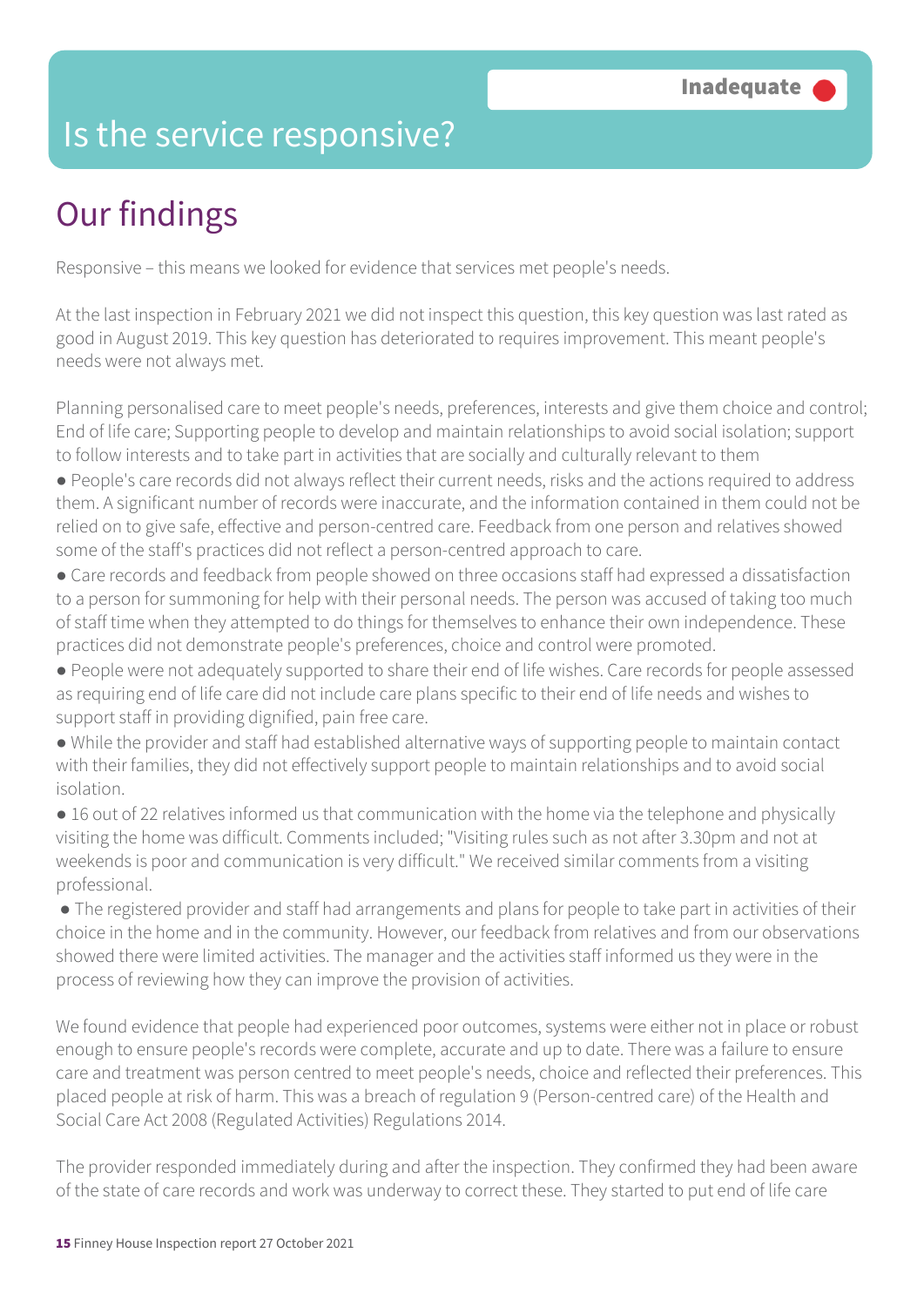plans in place.

Meeting people's communication needs

Since 2016 onwards all organisations that provide publicly funded adult social care are legally required to follow the Accessible Information Standard (AIS). The standard was introduced to make sure people are given information in a way they can understand. The standard applies to all people with a disability, impairment or sensory loss and in some circumstances to their carers.

● The registered manager had assessed people's communication needs as required by the AIS. People could be provided information and reading materials in a format that suited their communications needs.

Improving care quality in response to complaints or concerns

● The provider had a complaints procedure that was shared with people's relatives when they started using the service. Relatives we spoke with knew how to raise concerns.

● We saw complaints had been dealt with and others were being investigated. However, comments were mixed, Comments included ;"Yes, all my concerns have been dealt with" And; "I raised concerns and was promised changes will be made however nothing has changed for my [relative], the care and response is poor." We shared this with the provider who informed us they would investigating.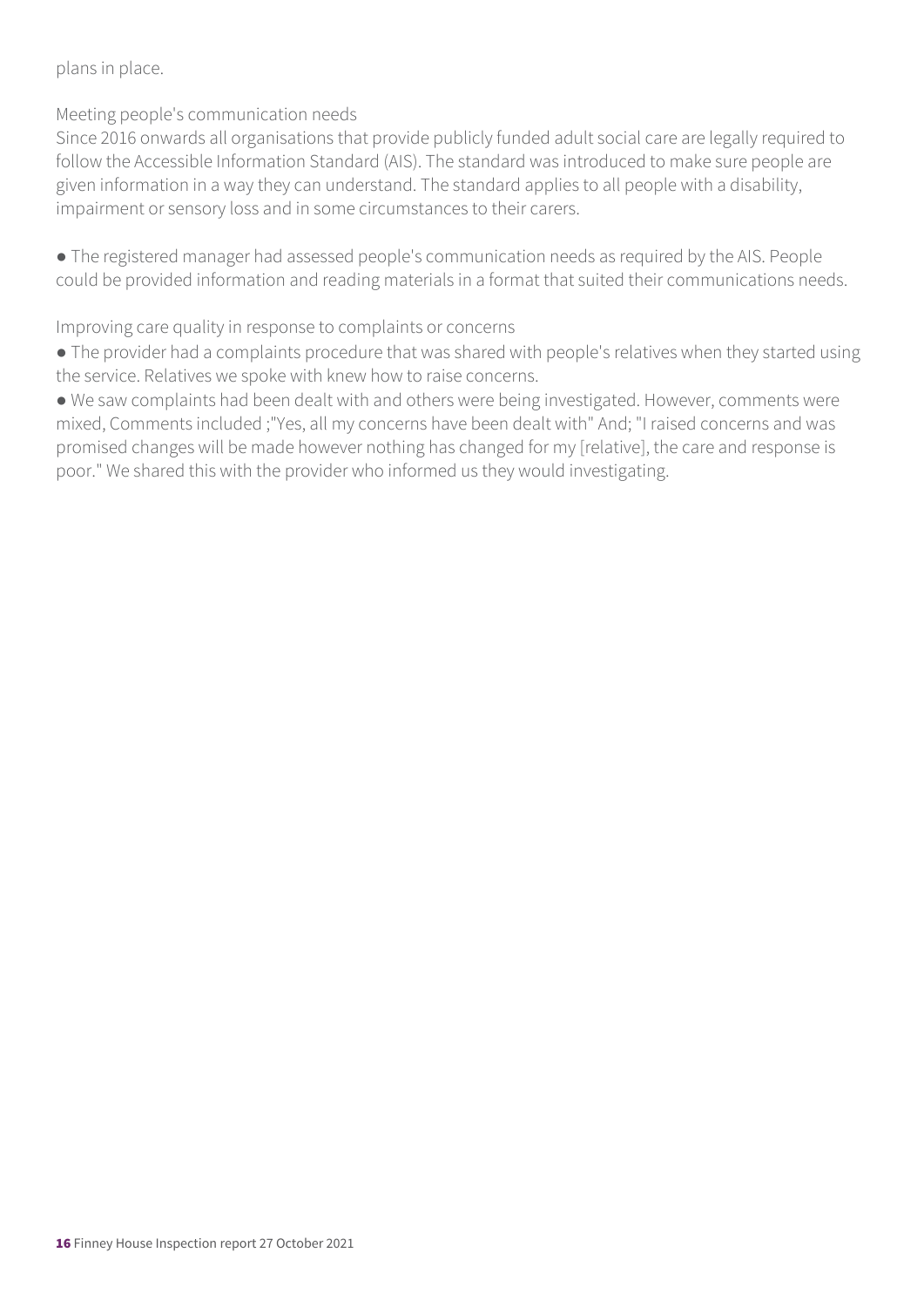### Is the service well-led?

### Our findings

Well-Led – this means we looked for evidence that service leadership, management and governance assured high-quality, person-centred care; supported learning and innovation; and promoted an open, fair culture

At the last inspection this key question was rated as requires improvement. At this inspection this key question has now deteriorated to inadequate. This meant there were widespread shortfalls in the governance systems. Leaders and the culture they created did not assure the delivery of high-quality care.

Managers and staff being clear about their roles, and understanding quality performance, risks and regulatory requirements; Continuous learning and improving care; Planning and promoting person-centred, high-quality care and support with openness;

At our last inspection the provider had failed to assess, monitor and improve the quality of service provided for those who lived at the home, which could potentially impact on their safety and wellbeing. Systems needed time to embed. This is a continued breach of regulation 17 (Good governance) of the Health and Social Care Act 2008 (Regulated Activities) Regulations 2014

Not enough improvement had been made at this inspection and the provider was still in breach of regulation 17.

- The provider has been in breach of regulations 12, 13 and 17 for three consecutive inspections. Their systems had failed to achieve and maintain compliance with regulations.
- The provider had established a new management team including a new registered manager. However, the registered manager left during the inspection and an interim manager was appointed. Two-unit managers had also recently left. We noted a continued high turnover of managers in the service.
- The provider had introduced new governance and quality monitoring systems to monitor and improve the service. We found these had not been fully imbedded and were not effectively monitoring and responding to ongoing risk to people.
- There was a lack of robust systems for ensuring staff received essential training and that the training met the needs of people at the home to promote high quality and person-centred care.
- There was not sufficient clinical oversight which meant some clinical risks to people, including end of life care and deteriorations in their health had not been adequately monitored and responded to.
- The provider's system for promoting continuous learning improvements was not adequately supported by the practices in place. For example, a newly employed staff member had been allowed to administer medicines and supervise untrained staff which was against the provider's own policy and best practice guidance. Systems for recording people's care were not effectively managed. We were not assured that staff were competent to use the information systems in the home.
- Systems for learning from incidents and near misses were in place but not consistently followed. For example, some incident reports were blank or had not been reviewed by managers. This would include checking whether there were pattern or adequate numbers of suitably qualified staff to support people or the right equipment. In addition staff raised concerns regarding the sharing of information via handovers,